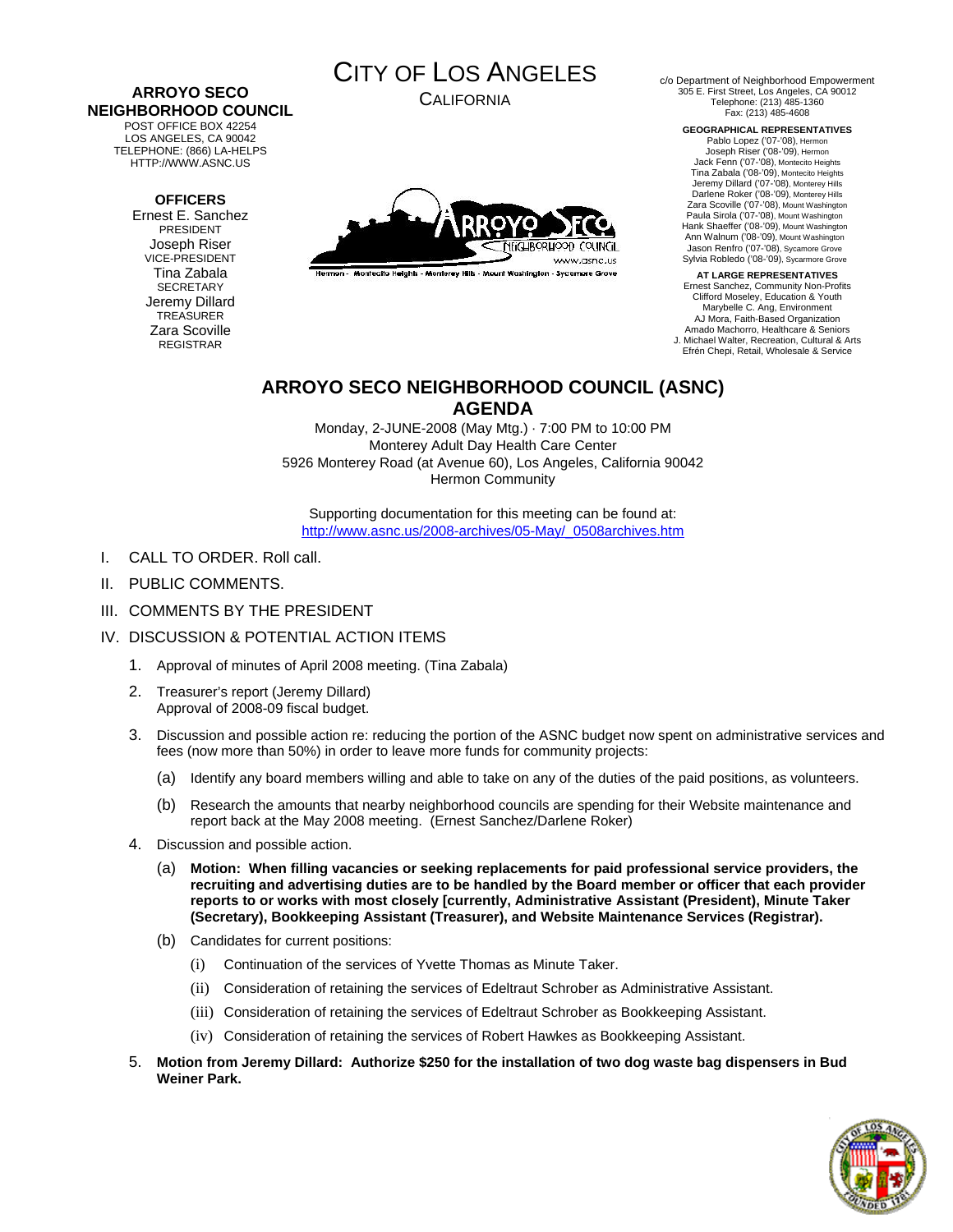# **ARROYO SECO NEIGHBORHOOD COUNCIL (ASNC) AGENDA, Page 2**

Monday, 2-JUNE-2008 · 7:00 PM to 10:00 PM Monterey Adult Day Health Care Center

- 6. **Motion from Joseph Riser: In order to affect and support as many local groups and interests as possible with the city-supplied neighborhood council funds, and to make certain that funding opportunities brought forward have broader support within the communities we serve:** 
	- **(a) The ASNC should limit the amount of grants to and purchases for community groups, institutions, interests, projects, special events, etc. to a total of \$2,500 each, per project or event, per fiscal year.**
	- **(b) For requests in excess of \$1,000, the ASNC should require that the funding granted by the neighborhood council be at least partially matched by other real funding provided by the sponsoring group or organization itself, or by its other supporters. (Note: The matching funds requirement may be waived on a case-by-case basis by a two-thirds vote of the board members present when funding is approved).**
- 7. **Motion from Zara Scoville (Registrar), for the purpose of outreach to our stakeholders:** 
	- (a) **Allocate \$1,600 in neighborhood council funds to cover the cost of advertising in two local newspapers.**
	- (b) **Allocate neighborhood council funds for printing ASNC banners**
- 8. Request from Hermon Community Church staff that the ASNC provide funds up to \$2,400 to subsidize the cost of an 8-week summer piano lesson program for area children (\$15 per student, per week, for up to 20 students). Lessons would be provided at no charge to the students' families by the church's music director. ASNC funds would go to pay for the instructor's time. (Funds to be drawn from the neighborhood council's 2008-09 fiscal budget).
- 9. Discussion and possible action on whether to hold a board meeting in December, following the November elections (as has been the practice in some past years), on if so, on what date and where.
- 10. COMMITTEE REPORTS.
	- (a) Local Issues.
		- (i) Hermon
		- (ii) Montecito Heights
		- (iii) Monterey Hills
		- (iv) Mount Washington
		- (v) Sycamore Grove
	- (b) Rules and Elections (Joseph Riser)
	- (c) Communications and Outreach (Zara Scoville)
	- (d) Budget and Finance (Jeremy Dillard)
	- (e) Recreation, Arts & Culture (J. Michael Walker)
	- (f) Environment (Marybelle Ang)
- 11. REPORTS FROM LIAISONS.
	- (a) LADWP/MOU Oversight Committee (Peter Parrish)
	- (b) Planning Dept./MOU Oversight Committee (Zara Scoville)
	- (c) Friends of Southwest Coalition (Ann Walnum)
	- (d) Los Angeles Neighborhood Councils Coalition (Bill Murray)
	- (e) Controller Chick's NC's (Maggie Barto)
	- (f) Animal Welfare (Lezle Stein)
	- (g) MW Elementary School Multipurpose Room (David Brunk)



**ARROYO SECO NEIGHBORHOOD COUNCIL** Post Office Box 42254, Los Angeles, Ca90042 Phone (866) LA-HELPS www.asnc.us